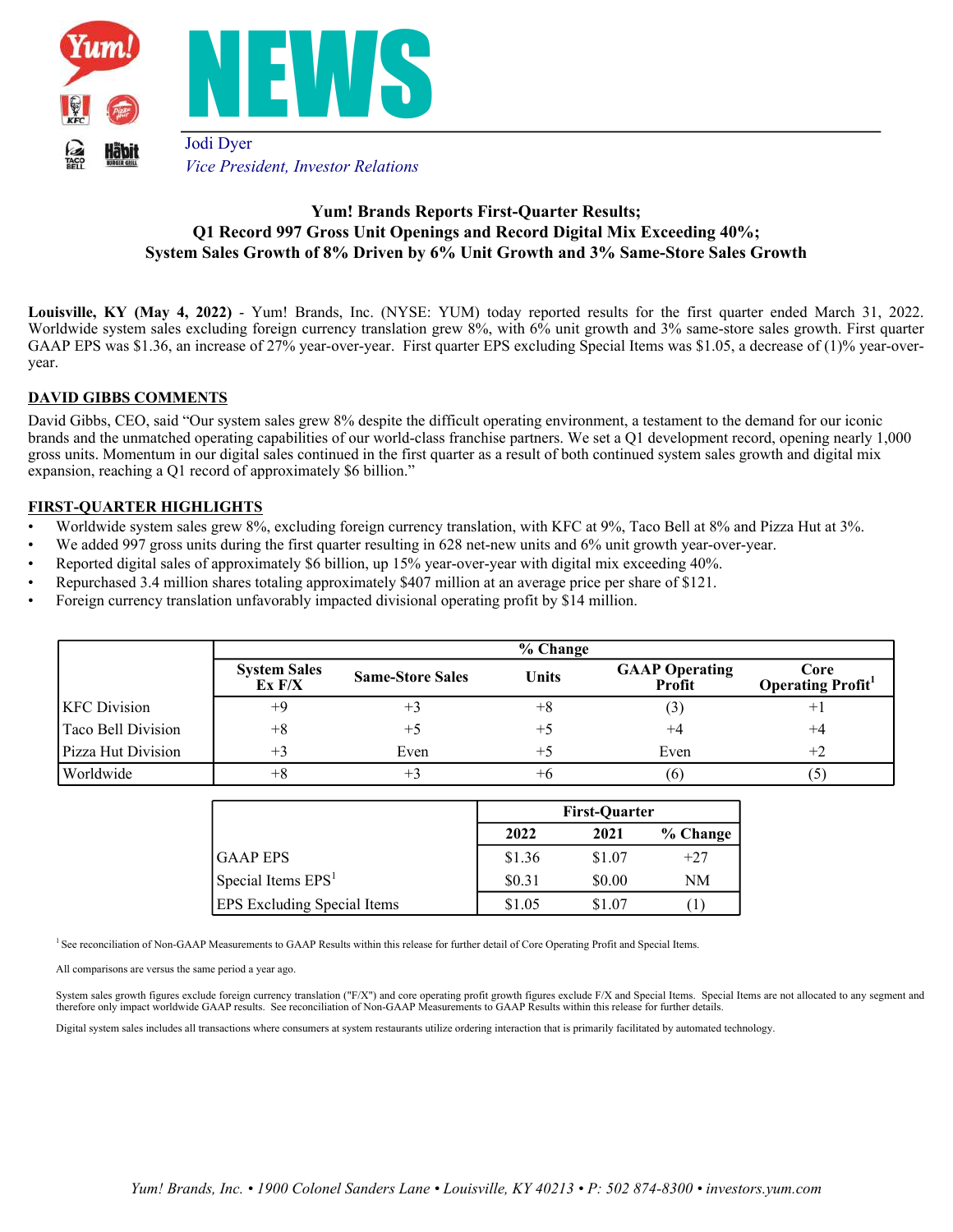# **KFC DIVISION**

|                                        | <b>First-Quarter</b> |        |                 |           |  |  |
|----------------------------------------|----------------------|--------|-----------------|-----------|--|--|
|                                        |                      |        | %/ppts Change   |           |  |  |
|                                        | 2022                 | 2021   | <b>Reported</b> | Ex F/X    |  |  |
| <b>Restaurants</b>                     | 27,372               | 25,292 | $+8$            | N/A       |  |  |
| System Sales (\$MM)                    | 7,733                | 7,273  | $+6$            | $+9$      |  |  |
| Same-Store Sales Growth (%)            | $+3$                 | $+8$   | NM              | <b>NM</b> |  |  |
| Franchise and Property Revenues (\$MM) | 383                  | 354    | $+8$            | $+12$     |  |  |
| Operating Profit (\$MM)                | 291                  | 300    | (3)             | $+1$      |  |  |
| Operating Margin (%)                   | 44.1                 | 48.1   | (4.0)           | (4.2)     |  |  |

|                            | First-Quarter (% Change) |      |  |  |
|----------------------------|--------------------------|------|--|--|
|                            | <b>International</b>     | U.S. |  |  |
| System Sales Growth Ex F/X | $+11$                    |      |  |  |
| Same-Store Sales Growth    |                          |      |  |  |

- KFC Division opened 587 gross new restaurants in 49 countries.
- KFC Division ex-China same-store sales grew 10%.
- Foreign currency translation unfavorably impacted operating profit by \$12 million.
- Our profits in Russia declined versus the first quarter last year, negatively impacting KFC operating profit growth excluding foreign currency by 2 percentage points.

| $KFC$ Markets <sup>1</sup>          | <b>Percent of KFC</b>     | <b>System Sales Growth</b><br>Ex F/X |
|-------------------------------------|---------------------------|--------------------------------------|
|                                     | System Sales <sup>2</sup> | <b>First-Quarter</b><br>(% Change)   |
| China                               | 27%                       | (4)                                  |
| <b>United States</b>                | 17%                       | $+1$                                 |
| Asia                                | 12%                       | $+4$                                 |
| Europe (excluding United Kingdom)   | 10%                       | $+37$                                |
| United Kingdom                      | 8%                        | $+7$                                 |
| Australia                           | 7%                        | $+5$                                 |
| Latin America                       | $5\%$                     | $+34$                                |
| Middle East / Turkey / North Africa | $5\%$                     | $+40$                                |
| Africa                              | $4\%$                     | $+25$                                |
| Canada                              | $2\%$                     | $+3$                                 |
| Thailand                            | $2\%$                     | $+21$                                |
| India                               | $1\%$                     | $+41$                                |

Though Russian results continue to be included in all consolidated results, including system sales and units, reported in the first quarter of 2022 within this release, for purposes of the above table only, the system sales of all Russian restaurants are no longer included. We have now reflected the system sales growth of seven Commonwealth of Independent<br>States countries that were previously included in reflected the system sales growth of 23 Central and Eastern Europe countries that were previously included in the Russia, Central and Eastern Europe market, as well as all 12 countries that were previously included in the

<sup>1</sup>Refer to investors.yum.com/financial-information/financial-reports/ for a list of the countries within each of the markets. <sup>2</sup>Reflects Full Year 2021.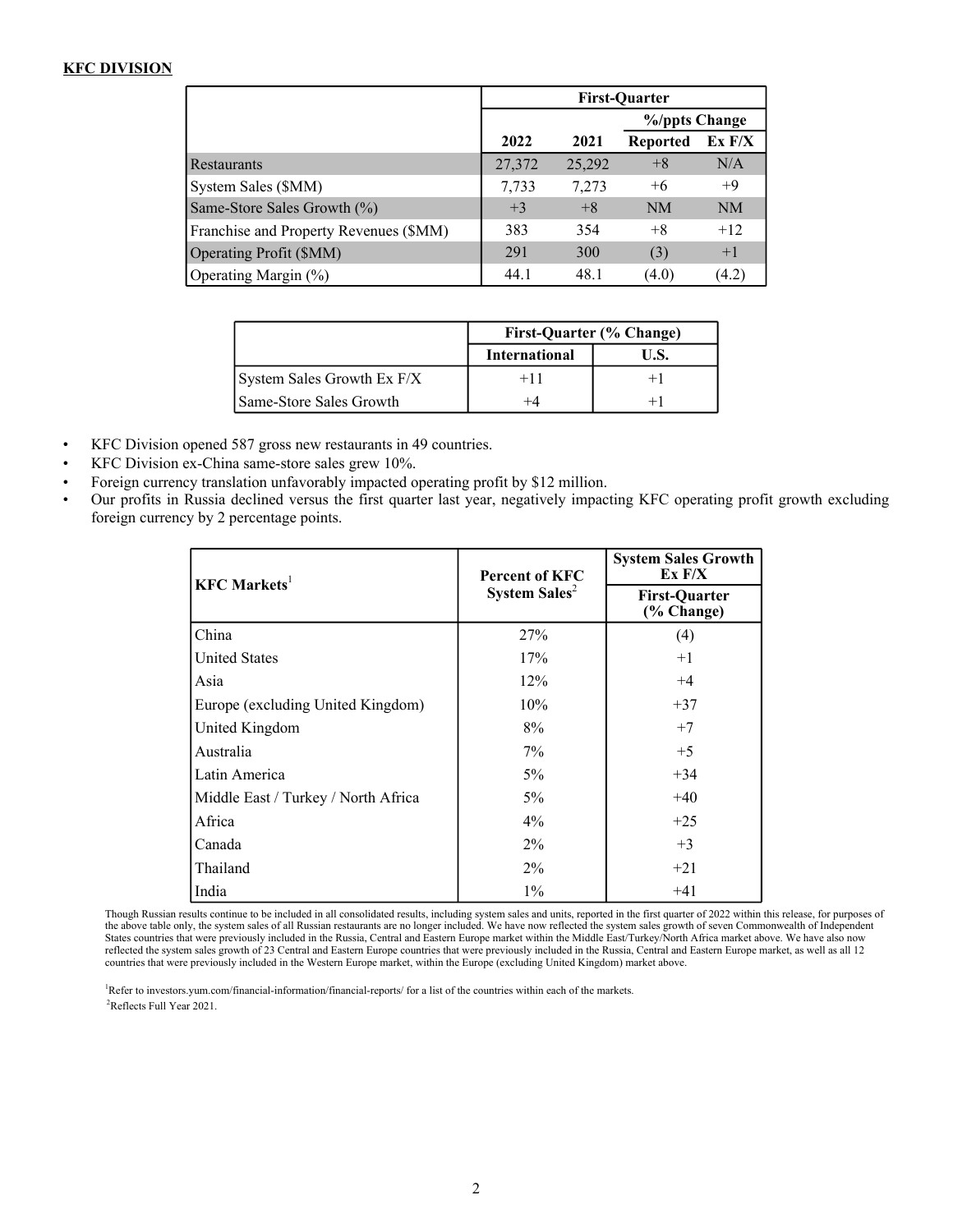# **TACO BELL DIVISION**

|                                        | <b>First-Quarter</b> |       |                 |               |  |  |
|----------------------------------------|----------------------|-------|-----------------|---------------|--|--|
|                                        |                      |       |                 | %/ppts Change |  |  |
|                                        | 2022                 | 2021  | <b>Reported</b> | Ex F/X        |  |  |
| <b>Restaurants</b>                     | 7,831                | 7,493 | $+5$            | N/A           |  |  |
| System Sales (\$MM)                    | 3,108                | 2,880 | $+8$            | $+8$          |  |  |
| Same-Store Sales Growth (%)            | $+5$                 | $+9$  | <b>NM</b>       | <b>NM</b>     |  |  |
| Franchise and Property Revenues (\$MM) | 179                  | 162   | $+10^{-}$       | $+10$         |  |  |
| Operating Profit (\$MM)                | 185                  | 178   | $+4$            | $+4$          |  |  |
| Operating Margin (%)                   | 35.7                 | 36.4  | (0.7)           | (0.7)         |  |  |

• Taco Bell Division opened 63 gross new restaurants in 13 countries.

- Taco Bell U.S. system sales grew 7% and Taco Bell International system sales grew 37%.
- Taco Bell U.S. same-store sales growth grew 5% and Taco Bell International same-store sales grew 12%.
- Company-owned restaurant margins were approximately 22%, consistent with Q1 2019 pre-COVID margins.

## **PIZZA HUT DIVISION**

|                                        | <b>First-Quarter</b> |               |                 |           |  |
|----------------------------------------|----------------------|---------------|-----------------|-----------|--|
|                                        |                      | %/ppts Change |                 |           |  |
|                                        | 2022                 | 2021          | <b>Reported</b> | Ex F/X    |  |
| Restaurants                            | 18,518               | 17,710        | $+5$            | N/A       |  |
| System Sales (\$MM)                    | 3,160                | 3,096         | $+2$            | $+3$      |  |
| Same-Store Sales Growth (%)            | Even                 | $+12$         | <b>NM</b>       | <b>NM</b> |  |
| Franchise and Property Revenues (\$MM) | 151                  | 141           | $+7$            | $+8$      |  |
| Operating Profit (\$MM)                | 102                  | 102           | Even            | $+2$      |  |
| Operating Margin (%)                   | 42.1                 | 40.7          | 1.4             | 1.7       |  |

|                            | First-Quarter (% Change) |      |  |  |
|----------------------------|--------------------------|------|--|--|
|                            | <b>International</b>     | U.S. |  |  |
| System Sales Growth Ex F/X | $+10$                    | (6)  |  |  |
| Same-Store Sales Growth    | $+5$                     |      |  |  |

- Pizza Hut Division opened 334 gross new restaurants in 40 countries.
- Pizza Hut International ex-China same-store sales grew 10%.
- Foreign currency translation unfavorably impacted operating profit by \$2 million.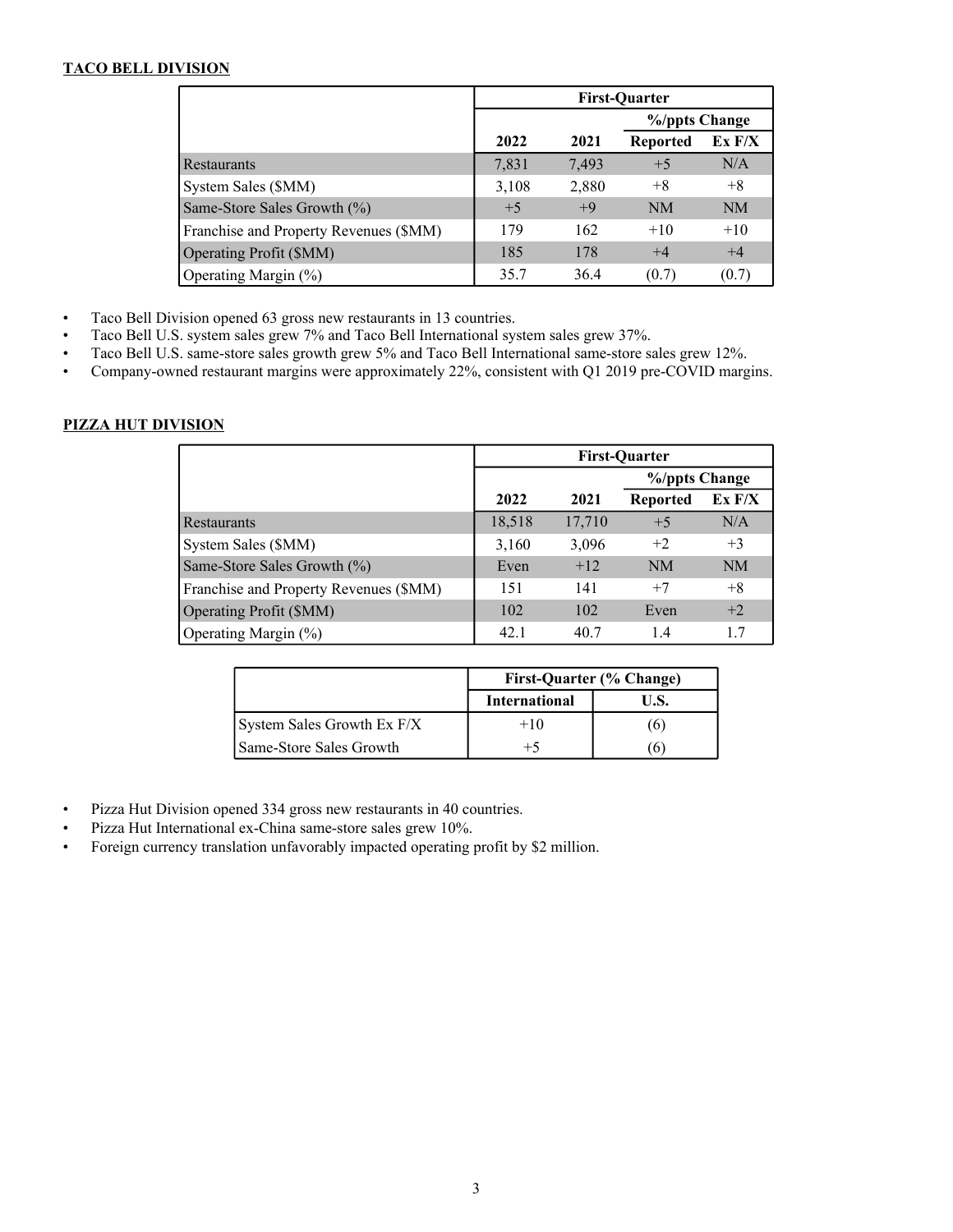| Pizza Hut Markets <sup>1</sup>      | <b>Percent of Pizza Hut</b>     | <b>System Sales Growth</b><br>Ex F/X |  |
|-------------------------------------|---------------------------------|--------------------------------------|--|
|                                     | <b>System Sales<sup>2</sup></b> | <b>First-Quarter</b><br>(% Change)   |  |
| <b>United States</b>                | 43%                             | (6)                                  |  |
| China                               | 16%                             | (1)                                  |  |
| Asia                                | 14%                             | $+6$                                 |  |
| Latin America / Spain / Portugal    | 10%                             | $+18$                                |  |
| Europe (excluding Spain & Portugal) | 8%                              | $+28$                                |  |
| Middle East / Turkey / North Africa | $4\%$                           | $+16$                                |  |
| Canada                              | 3%                              | $+7$                                 |  |
| India                               | $1\%$                           | $+44$                                |  |
| Africa                              | $<1\%$                          | $+19$                                |  |

Though Russian results continue to be included in all consolidated results, including system sales and units, reported in the first quarter of 2022 within this release, for purposes of the above table only, the system sales of all Russian restaurants are no longer included.

<sup>1</sup>Refer to investors.yum.com/financial-information/financial-reports/ for a list of the countries within each of the markets. <sup>2</sup>Reflects Full Year 2021.

# **HABIT BURGER GRILL DIVISION**

- The Habit Burger Grill Division grew system sales 17% for the quarter.
- The Habit Burger Grill Division opened 13 gross new restaurants in the U.S. and Cambodia.
- The Habit Burger Grill Division same-store sales increased 3% for the quarter.

# **OTHER ITEMS**

- On April 1, subsequent to the end of our first quarter, we issued \$1.0 billion of 5.375% YUM Senior Unsecured Notes due in 2032. The proceeds from this transaction were used to repay \$600 million of 7.75% YUM Senior Unsecured Notes due in 2025, including the applicable prepayment premium, and for general corporate purposes.
- Disclosures pertaining to outstanding debt in our Restricted Group capital structure will be provided at the time of the filing of the first-quarter Form 10-Q.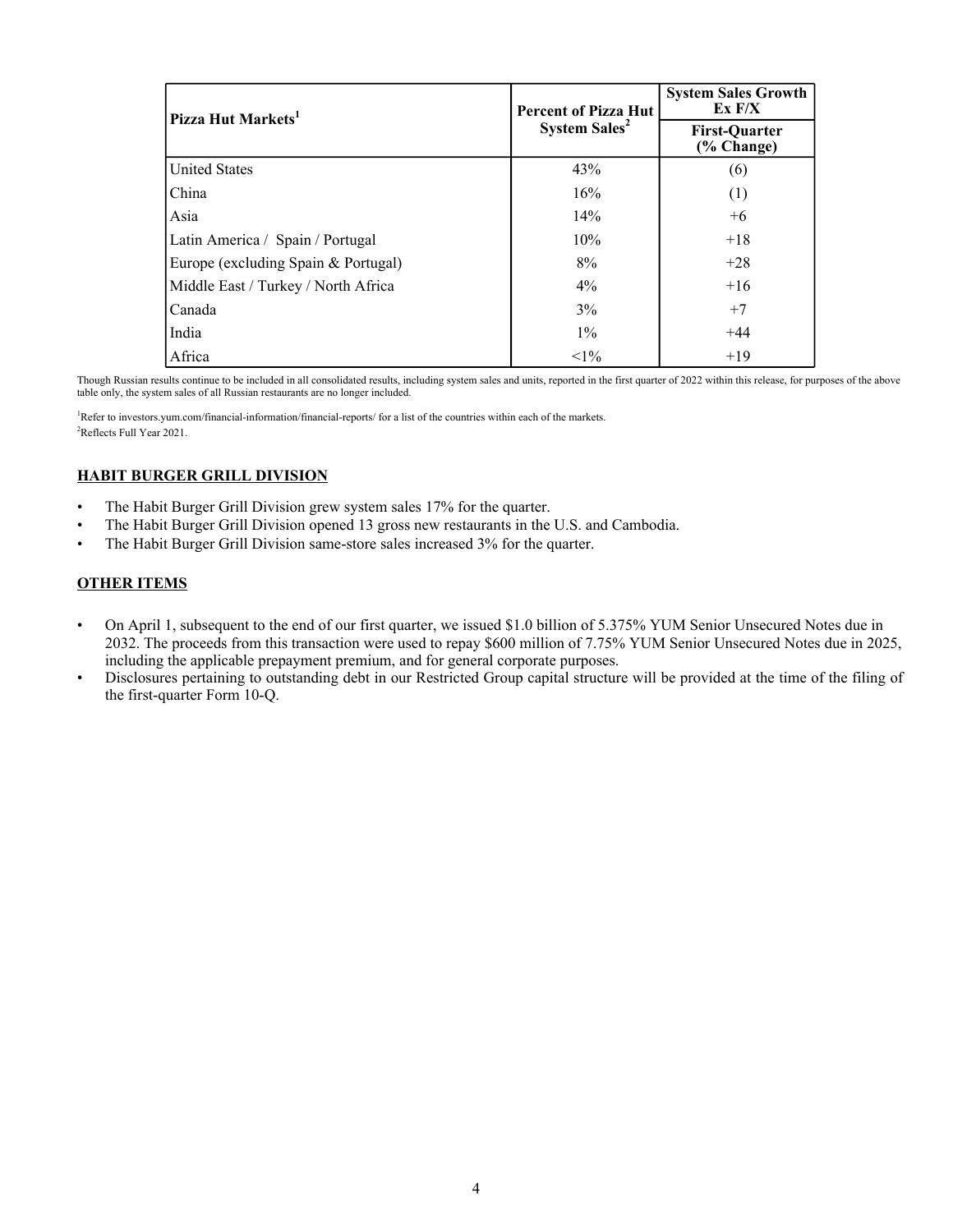#### **CONFERENCE CALL**

Yum! Brands, Inc. will host a conference call to review the company's financial performance and strategies at 8:15 a.m. Eastern Time May 4, 2022. The number is 844/200-6205 for U.S. callers, 833/950-0062 for Canada callers, and 929/526-1599 for international callers, conference ID 755300.

The call will be available for playback beginning at 10:00 a.m. Eastern Time May 4, 2022 through May 11, 2022. To access the playback, dial 866/813-9403 in the U.S., 226/828-7578 in Canada, 0204/525-0658 for U.K. (local), and +44/204-525-0658 internationally, conference ID 936254.

The webcast and the playback can be accessed by visiting Yum! Brands' website, *investors.yum.com/events-and-presentations* and selecting "Q1 2022 Yum! Brands, Inc. Earnings Call."

#### **ADDITIONAL INFORMATION ONLINE**

Quarter end dates for each division, restaurant count details, definitions of terms and Restricted Group financial information are available at *investors.yum.com.* Reconciliation of non-GAAP financial measures to the most directly comparable GAAP measures are included within this release.

### **FORWARD-LOOKING STATEMENTS**

This announcement may contain "forward-looking statements" within the meaning of Section 27A of the Securities Act of 1933 and Section 21E of the Securities Exchange Act of 1934. We intend all forward-looking statements to be covered by the safe harbor provisions of the Private Securities Litigation Reform Act of 1995. Forward-looking statements generally can be identified by the fact that they do not relate strictly to historical or current facts and by the use of forward-looking words such as "expect," "expectation," "believe," "anticipate," "may," "could," "intend," "belief," "plan," "estimate," "target," "predict," "likely," "seek," "project," "model," "ongoing," "will," "should," "forecast," "outlook" or similar terminology. These statements are based on and reflect our current expectations, estimates, assumptions and/or projections, our perception of historical trends and current conditions, as well as other factors that we believe are appropriate and reasonable under the circumstances. Forwardlooking statements are neither predictions nor guarantees of future events, circumstances or performance and are inherently subject to known and unknown risks, uncertainties and assumptions that could cause our actual results to differ materially from those indicated by those statements. There can be no assurance that our expectations, estimates, assumptions and/or projections, including with respect to the future earnings and performance or capital structure of Yum! Brands, will prove to be correct or that any of our expectations, estimates or projections will be achieved.

Numerous factors could cause our actual results and events to differ materially from those expressed or implied by forward-looking statements, including, without limitation: the severity and duration of the COVID-19 pandemic, food safety and food borne-illness issues; health concerns arising from outbreaks of a significant health epidemic; the success of our franchisees and licensees; our significant exposure to the Chinese market; changes in economic and political conditions in countries and territories outside of the U.S. where we operate; the macroeconomic and regional instability caused by the Russia conflict in Ukraine; our ability to protect the integrity and security of personal information of our customers and employees; our ability to successfully implement technology initiatives; our increasing dependence on multiple digital commerce platforms; the impact of social media; our ability to secure and maintain distribution and adequate supply to our restaurants; the loss of key personnel, or labor shortages or difficulty finding and retaining qualified employees; the success of our development strategy in emerging markets; changes in commodity, labor and other operating costs; harm or dilution to our brands caused by franchisee and third party activity; pending or future litigation and legal claims or proceedings; changes in or noncompliance with government regulations, including labor standards and anti-bribery or anti-corruption laws; tax matters, including changes in tax laws or disagreements with taxing authorities; consumer preferences and perceptions of our brands; failure to protect our service marks or other intellectual property; changes in consumer discretionary spending and general economic conditions; competition within the retail food industry; not realizing the anticipated benefits from past or potential future acquisitions, investments or other strategic transactions, and risks relating to our significant amount of indebtedness. In addition, other risks and uncertainties not presently known to us or that we currently believe to be immaterial could affect the accuracy of any such forward-looking statements. All forward-looking statements should be evaluated with the understanding of their inherent uncertainty.

The forward-looking statements included in this announcement are only made as of the date of this announcement and we disclaim any obligation to publicly update any forward-looking statement to reflect subsequent events or circumstances. You should consult our filings with the Securities and Exchange Commission (including the information set forth under the captions "Risk Factors" and "Forward-Looking Statements" in our most recently filed Annual Report on Form 10-K and Quarterly Report on Form 10-Q) for additional detail about factors that could affect our financial and other results.

Yum! Brands, Inc., based in Louisville, Kentucky, has over 54,000 restaurants in more than 155 countries and territories primarily operating the company's brands – KFC, Taco Bell and Pizza Hut – global leaders of the chicken, Mexican-style food, and pizza categories. The Company's family of brands also includes The Habit Burger Grill, a fast-casual restaurant concept specializing in made-to-order chargrilled burgers, sandwiches and more. In 2021, Yum! Brands was named to the Dow Jones Sustainability Index North America and was ranked on Newsweek's list of America's Most Responsible Companies.

Analysts are invited to contact:

Jodi Dyer, Vice President, Investor Relations at 888/298-6986 Members of the media are invited to contact: Virginia Ferguson, Vice President, Public Relations, at 502/874-8200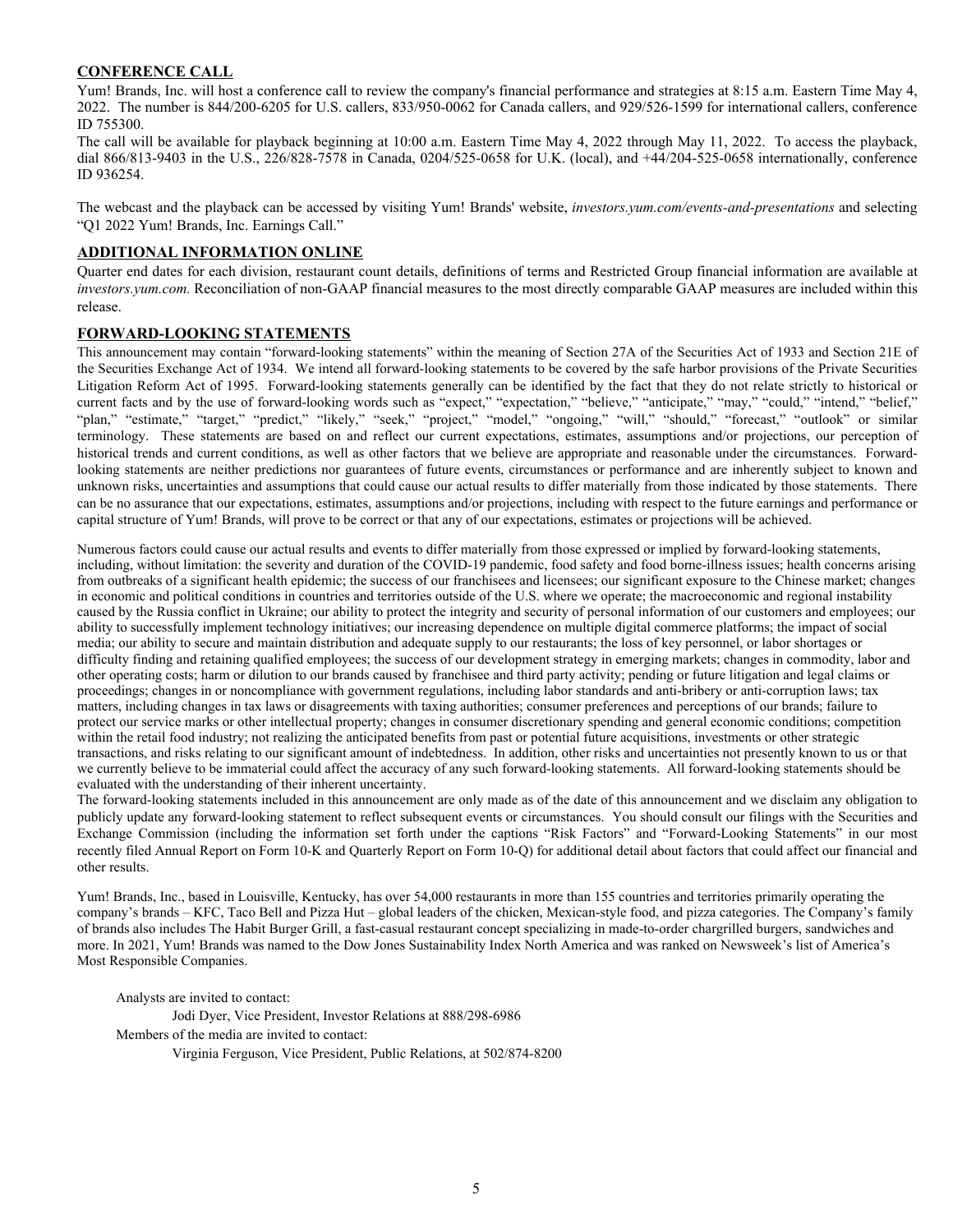## **YUM! Brands, Inc. Condensed Consolidated Summary of Results (amounts in millions, except per share amounts) (unaudited)**

|                                                            |           | Quarter ended |                |
|------------------------------------------------------------|-----------|---------------|----------------|
|                                                            | 3/31/22   | 3/31/21       | B/(W)          |
| <b>Revenues</b>                                            |           |               |                |
| Company sales                                              | \$<br>470 | \$<br>476     | (1)            |
| Franchise and property revenues                            | 714       | 658           | 9              |
| Franchise contributions for advertising and other services | 363       | 352           | 3              |
| Total revenues                                             | 1,547     | 1,486         | 4              |
| <b>Costs and Expenses, Net</b>                             |           |               |                |
| Company restaurant expenses                                | 402       | 392           | (3)            |
| General and administrative expenses                        | 253       | 206           | (23)           |
| Franchise and property expenses                            | 32        | 23            | (42)           |
| Franchise advertising and other services expense           | 361       | 343           | (5)            |
| Refranchising (gain) loss                                  | (4)       | (15)          | (76)           |
| Other (income) expense                                     | (6)       | (6)           | <b>NM</b>      |
| Total costs and expenses, net                              | 1,038     | 943           | (10)           |
| <b>Operating Profit</b>                                    | 509       | 543           | (6)            |
| Investment (income) expense, net                           | (7)       |               | <b>NM</b>      |
| Other pension (income) expense                             |           | 3             | 83             |
| Interest expense, net                                      | 118       | 131           | 11             |
| Income before income taxes                                 | 398       | 409           | (3)            |
| Income tax (benefit) provision                             | (1)       | 83            | 101            |
| <b>Net Income</b>                                          | 399       | \$<br>326     | 22             |
| <b>Basic EPS</b>                                           |           |               |                |
| <b>EPS</b>                                                 |           |               | 27             |
| Average shares outstanding                                 | 289       |               | $\overline{4}$ |
| <b>Diluted EPS</b>                                         |           |               |                |
| <b>EPS</b>                                                 |           |               | 27             |
| Average shares outstanding                                 | 794       |               | $\overline{4}$ |
| Dividends declared per common share                        | \$ 0.57   | \$0.50        |                |

See accompanying notes.

Percentages may not recompute due to rounding.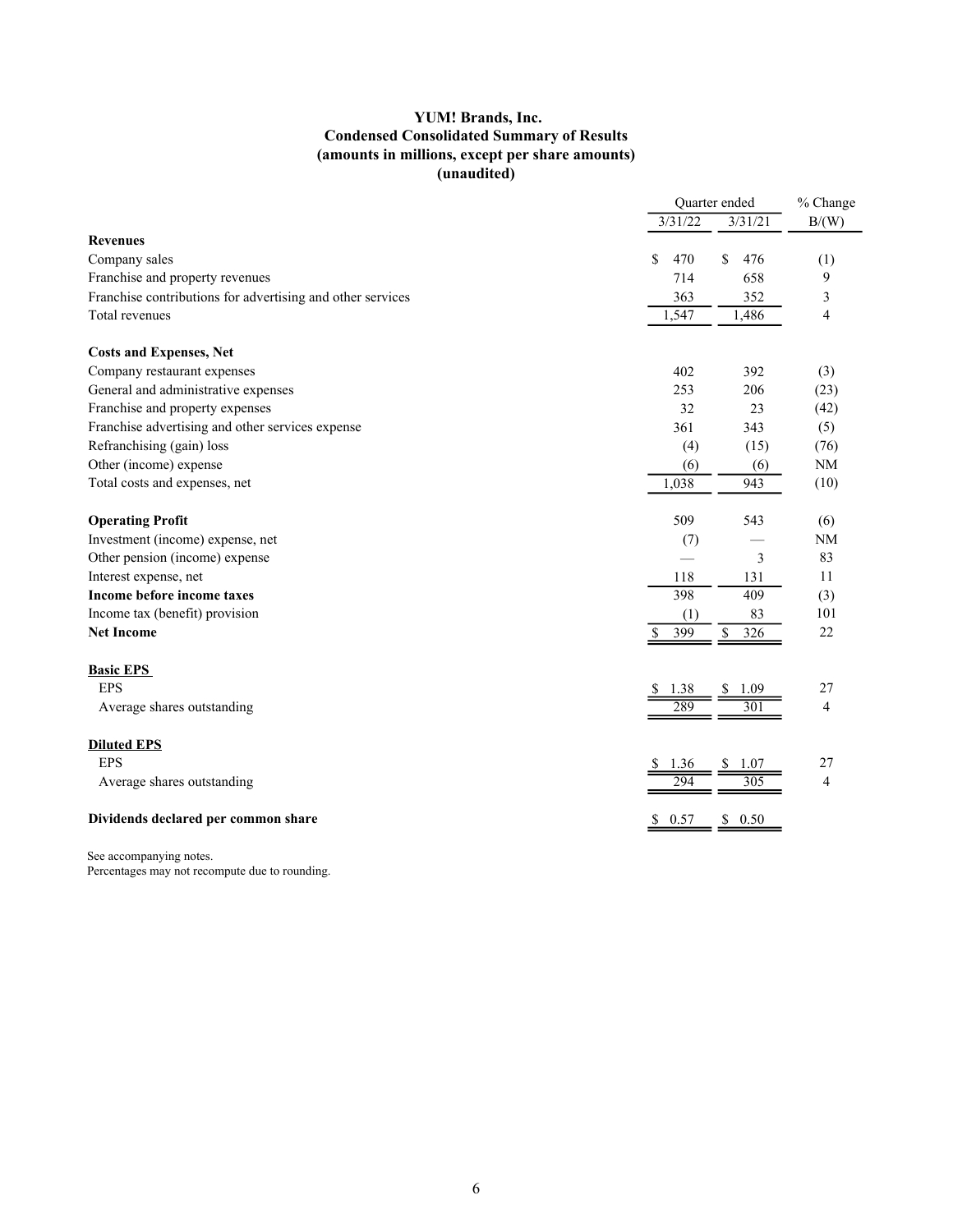#### **YUM! Brands, Inc. KFC DIVISION Operating Results (amounts in millions) (unaudited)**

|                                                            | Quarter ended |           | % Change      |
|------------------------------------------------------------|---------------|-----------|---------------|
|                                                            | 3/31/22       | 3/31/21   | B/(W)         |
| Company sales                                              | \$<br>126     | \$<br>133 | (5)           |
| Franchise and property revenues                            | 383           | 354       | 8             |
| Franchise contributions for advertising and other services | 151           | 138       | 10            |
| Total revenues                                             | 660           | 625       | 6             |
| Company restaurant expenses                                | 108           | 111       | 2             |
| General and administrative expenses                        | 84            | 73        | (15)          |
| Franchise and property expenses                            | 24            | 14        | (71)          |
| Franchise advertising and other services expense           | 151           | 133       | (14)          |
| Other (income) expense                                     | 2             | (6)       | <b>NM</b>     |
| Total costs and expenses, net                              | 369           | 325       | (14)          |
| <b>Operating Profit</b>                                    | 291           | \$<br>300 | (3)           |
| Company restaurant margin $\%$ <sup>1</sup>                | 14.1 $%$      | 16.6 $%$  | $(2.5)$ ppts. |
| Operating margin                                           | 44.1 %        | 48.1 %    | $(4.0)$ ppts. |

See accompanying notes. Percentages may not recompute due to rounding.

<sup>1</sup>See reconciliation of Non-GAAP Measurements to GAAP Results within this release for further detail of Company restaurant margin %.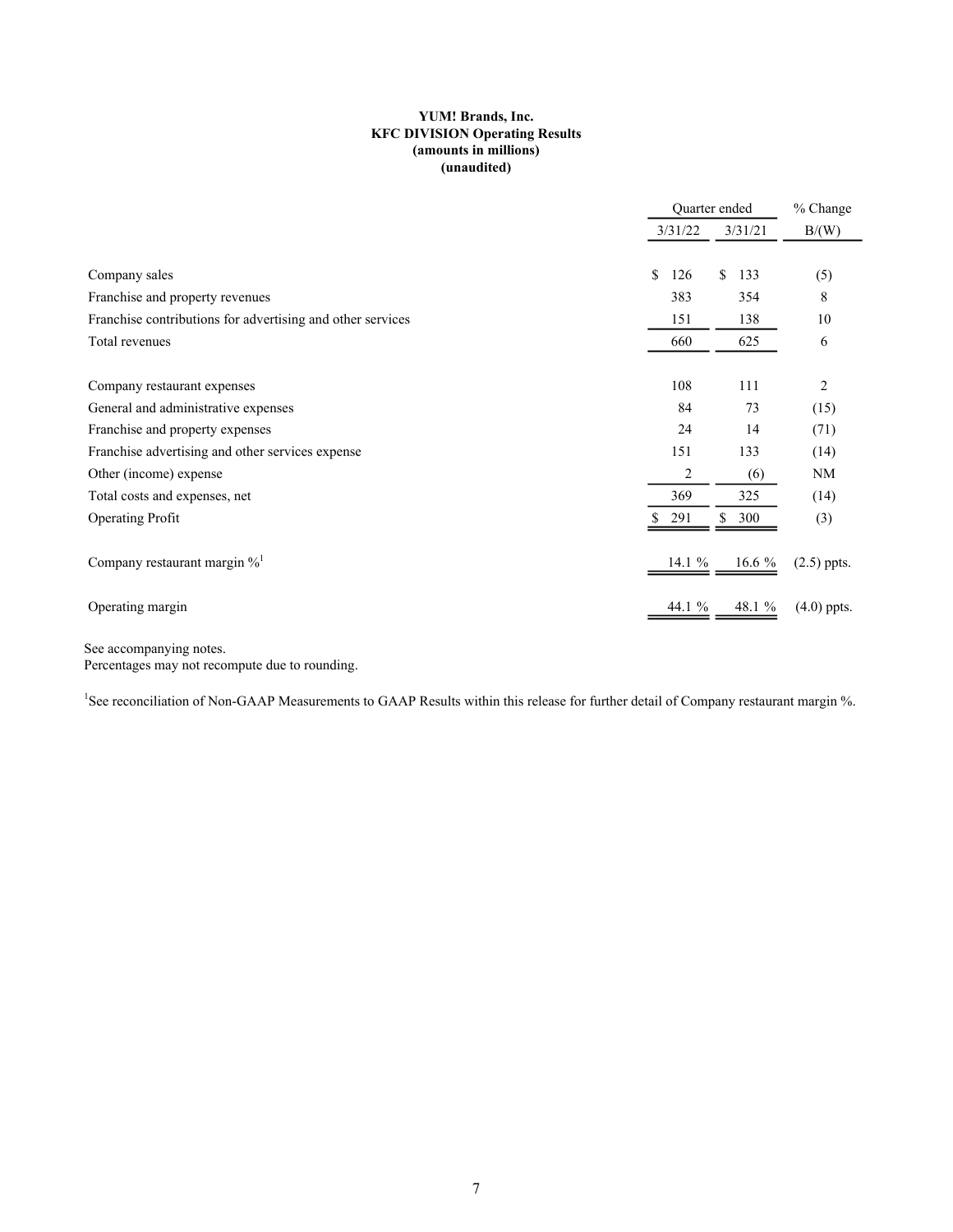#### **YUM! Brands, Inc. TACO BELL DIVISION Operating Results (amounts in millions) (unaudited)**

|                                                            | Quarter ended |           | % Change      |
|------------------------------------------------------------|---------------|-----------|---------------|
|                                                            | 3/31/22       | 3/31/21   | B/(W)         |
|                                                            |               |           |               |
| Company sales                                              | \$<br>214     | \$<br>208 | 3             |
| Franchise and property revenues                            | 179           | 162       | 10            |
| Franchise contributions for advertising and other services | 124           | 118       | 5             |
| Total revenues                                             | 517           | 488       | 6             |
|                                                            |               |           |               |
| Company restaurant expenses                                | 167           | 158       | (6)           |
| General and administrative expenses                        | 36            | 31        | (17)          |
| Franchise and property expenses                            | 6             | 7         | 10            |
| Franchise advertising and other services expense           | 123           | 116       | (6)           |
| Other (income) expense                                     |               | (2)       | <b>NM</b>     |
| Total costs and expenses, net                              | 332           | 310       | (7)           |
| Operating Profit                                           | 185           | \$<br>178 | 4             |
| Company restaurant margin $\%$ <sup>1</sup>                | 21.9 %        | 24.1 %    | $(2.2)$ ppts. |
| Operating margin                                           | $35.7 \%$     | 36.4%     | $(0.7)$ ppts. |

See accompanying notes. Percentages may not recompute due to rounding.

<sup>1</sup>See reconciliation of Non-GAAP Measurements to GAAP Results within this release for further detail of Company restaurant margin %.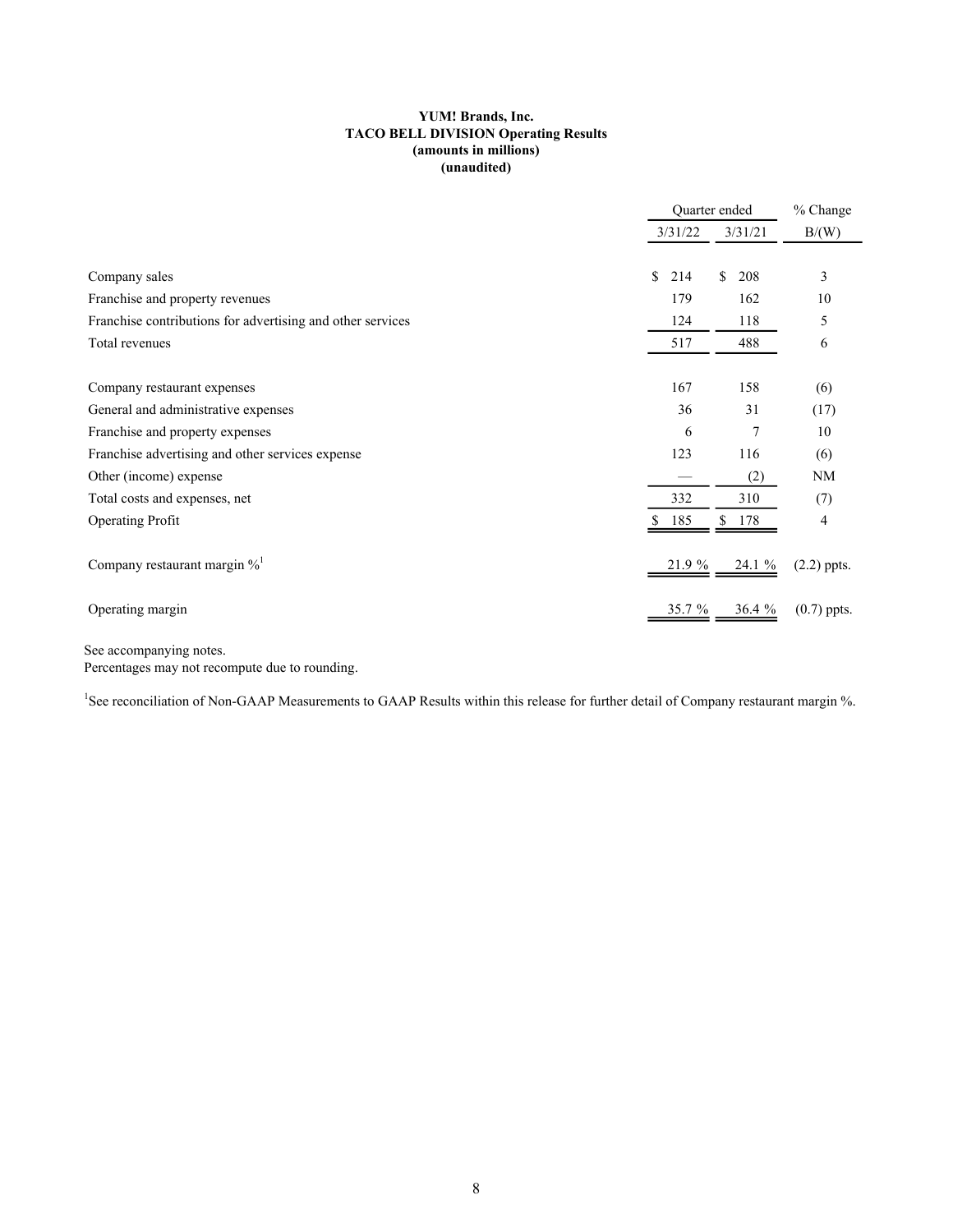#### **YUM! Brands, Inc. PIZZA HUT DIVISION Operating Results (amounts in millions) (unaudited)**

|                                                            | Quarter ended |           |               |  |  |
|------------------------------------------------------------|---------------|-----------|---------------|--|--|
|                                                            | 3/31/22       | 3/31/21   | B/(W)         |  |  |
|                                                            |               |           |               |  |  |
| Company sales                                              | 5<br>\$       | \$<br>14  | (66)          |  |  |
| Franchise and property revenues                            | 151           | 141       |               |  |  |
| Franchise contributions for advertising and other services | 88            | (8)       |               |  |  |
| Total revenues                                             | 244           | 251       | (3)           |  |  |
| Company restaurant expenses                                | 5             | 13        | 63            |  |  |
| General and administrative expenses                        | 50            | 40        | (22)          |  |  |
| Franchise and property expenses                            | 2             | 2         | 3             |  |  |
| Franchise advertising and other services expense           | 87            | 94        | 7             |  |  |
| Other (income) expense                                     | (2)           |           | <b>NM</b>     |  |  |
| Total costs and expenses, net                              | 142           | 149       | 5             |  |  |
| <b>Operating Profit</b>                                    | 102           | \$<br>102 |               |  |  |
| Company restaurant margin % <sup>1</sup>                   | (0.7)%        | $6.7 \%$  | $(7.4)$ ppts. |  |  |
| Operating margin                                           | 42.1 $%$      | 40.7 $%$  | 1.4 ppts.     |  |  |

See accompanying notes. Percentages may not recompute due to rounding.

<sup>1</sup>See reconciliation of Non-GAAP Measurements to GAAP Results within this release for further detail of Company restaurant margin %.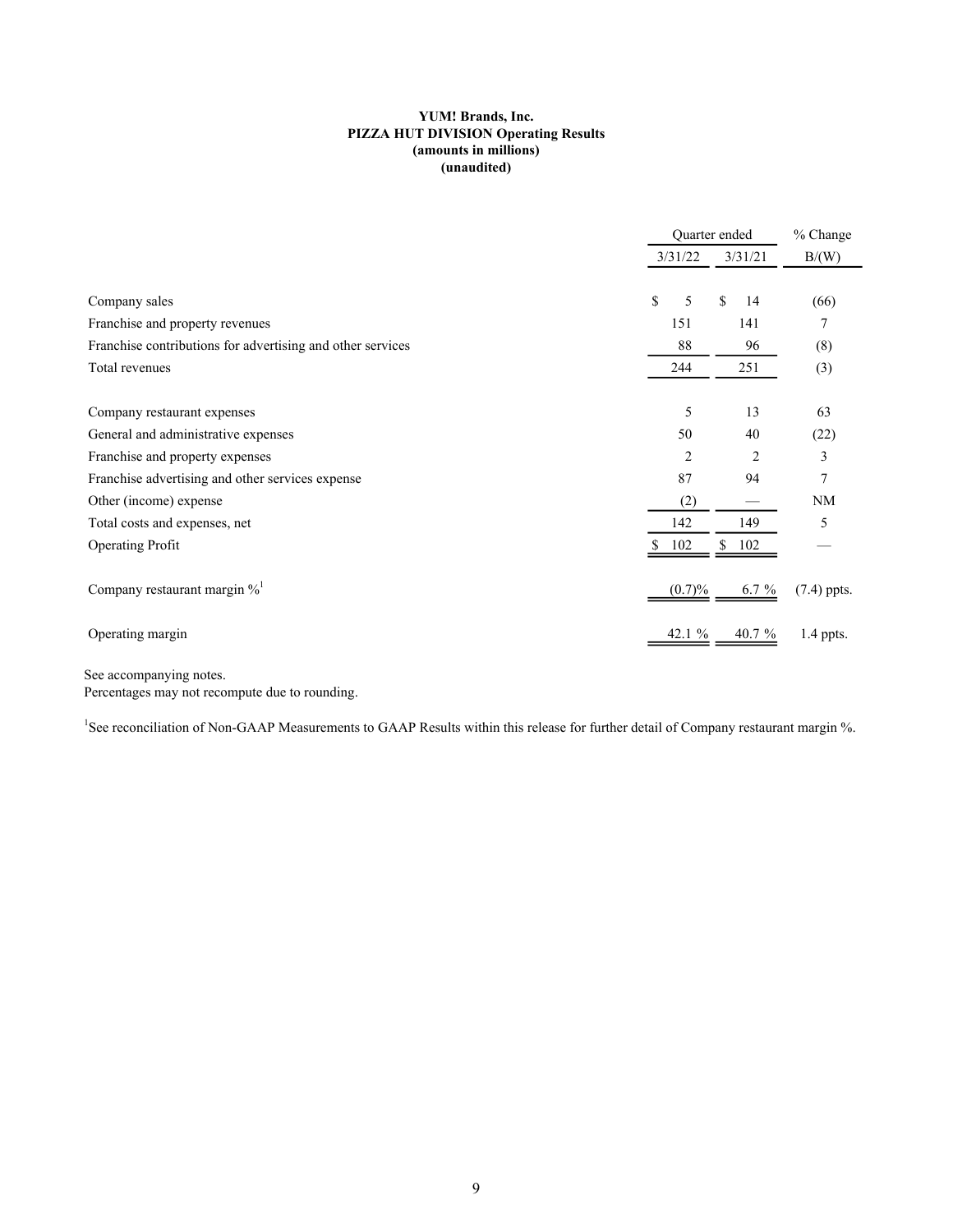# **YUM! Brands, Inc. Condensed Consolidated Balance Sheets (amounts in millions)**

|                                                                                                        |    | (unaudited)<br>3/31/22 |               | 12/31/21 |
|--------------------------------------------------------------------------------------------------------|----|------------------------|---------------|----------|
| <b>ASSETS</b>                                                                                          |    |                        |               |          |
| <b>Current Assets</b>                                                                                  |    |                        |               |          |
| Cash and cash equivalents                                                                              | \$ | 365                    | S             | 486      |
| Accounts and notes receivable, less allowance: \$41 in 2022 and \$36 in 2021                           |    | 565                    |               | 596      |
| Prepaid expenses and other current assets                                                              |    | 426                    |               | 450      |
| <b>Total Current Assets</b>                                                                            |    | 1,356                  |               | 1,532    |
| Property, plant and equipment, net of accumulated depreciation of \$1,287 in 2022                      |    |                        |               |          |
| and \$1,270 in 2021                                                                                    |    | 1,181                  |               | 1,207    |
| Goodwill                                                                                               |    | 656                    |               | 657      |
| Intangible assets, net                                                                                 |    | 354                    |               | 359      |
| Other assets                                                                                           |    | 1,485                  |               | 1,487    |
| Deferred income taxes                                                                                  |    | 784                    |               | 724      |
| <b>Total Assets</b>                                                                                    | S  | 5,816                  | $\mathcal{S}$ | 5,966    |
| <b>LIABILITIES AND SHAREHOLDERS' DEFICIT</b>                                                           |    |                        |               |          |
| <b>Current Liabilities</b>                                                                             |    |                        |               |          |
| Accounts payable and other current liabilities                                                         | \$ | 1,202                  | S             | 1,334    |
| Income taxes payable                                                                                   |    | 27                     |               | 13       |
| Short-term borrowings                                                                                  |    | 73                     |               | 68       |
| <b>Total Current Liabilities</b>                                                                       |    | 1,302                  |               | 1,415    |
| Long-term debt                                                                                         |    | 11,332                 |               | 11,178   |
| Other liabilities and deferred credits                                                                 |    | 1,673                  |               | 1,746    |
| <b>Total Liabilities</b>                                                                               |    | 14,307                 |               | 14,339   |
| <b>Shareholders' Deficit</b>                                                                           |    |                        |               |          |
| Common Stock, no par value, 750 shares authorized; 286 shares issued in 2022 and 289 issued<br>in 2021 |    |                        |               |          |
| Accumulated deficit                                                                                    |    | (8,199)                |               | (8,048)  |
| Accumulated other comprehensive loss                                                                   |    | (292)                  |               | (325)    |
| <b>Total Shareholders' Deficit</b>                                                                     |    | (8, 491)               |               | (8,373)  |
| <b>Total Liabilities and Shareholders' Deficit</b>                                                     |    | 5,816                  | $\mathcal{S}$ | 5,966    |
| 0 ka wa katika mwaka wa mwaka w                                                                        |    |                        |               |          |

See accompanying notes.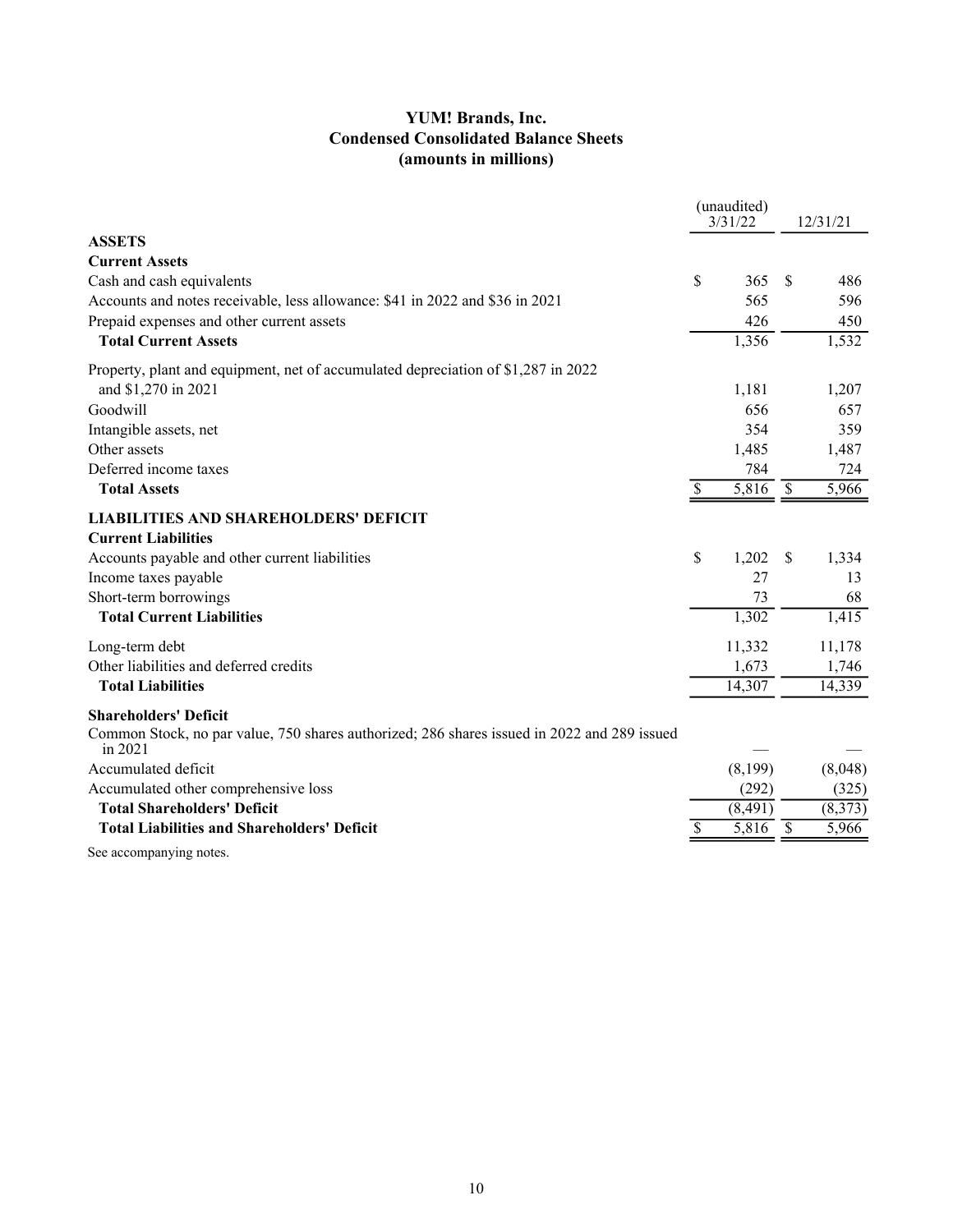#### **YUM! Brands, Inc. Condensed Consolidated Statements of Cash Flows (amounts in millions) (unaudited)**

|                                                                                               |             | Quarter ended |         |                |  |
|-----------------------------------------------------------------------------------------------|-------------|---------------|---------|----------------|--|
|                                                                                               |             | 3/31/22       | 3/31/21 |                |  |
| <b>Cash Flows - Operating Activities</b>                                                      |             |               |         |                |  |
| Net Income                                                                                    | \$          | 399           | \$      | 326            |  |
| Depreciation and amortization                                                                 |             | 37            |         | 39             |  |
| Refranchising (gain) loss                                                                     |             | (4)           |         | (15)           |  |
| Investment (income) expense, net                                                              |             | (7)           |         |                |  |
| Deferred income taxes                                                                         |             | (77)          |         | 14             |  |
| Share-based compensation expense                                                              |             | 26            |         | 21             |  |
| Changes in accounts and notes receivable                                                      |             | 29            |         | 27             |  |
| Changes in prepaid expenses and other current assets                                          |             | (13)          |         | (9)            |  |
| Changes in accounts payable and other current liabilities                                     |             | (176)         |         | (123)          |  |
| Changes in income taxes payable                                                               |             | 29            |         | 5              |  |
| Other, net                                                                                    |             | 10            |         | 39             |  |
| <b>Net Cash Provided by Operating Activities</b>                                              |             | 253           |         | 324            |  |
| <b>Cash Flows - Investing Activities</b>                                                      |             |               |         |                |  |
| Capital spending                                                                              |             | (42)          |         | (45)           |  |
| Proceeds from refranchising of restaurants                                                    |             | 24            |         | 20             |  |
| Other, net                                                                                    |             | (11)          |         | 39             |  |
| <b>Net Cash Provided by (Used in) Investing Activities</b>                                    |             | (29)          |         | 14             |  |
| <b>Cash Flows - Financing Activities</b>                                                      |             |               |         |                |  |
| Proceeds from long-term debt                                                                  |             |               |         | 800            |  |
| Repayments of long-term debt                                                                  |             | (15)          |         | (912)          |  |
| Revolving credit facilities, three months or less, net                                        |             | 174           |         |                |  |
| Short-term borrowings by original maturity                                                    |             |               |         |                |  |
| More than three months - proceeds                                                             |             |               |         |                |  |
| More than three months - payments                                                             |             |               |         |                |  |
| Three months or less, net                                                                     |             |               |         |                |  |
| Repurchase shares of Common Stock                                                             |             | (343)         |         | (286)          |  |
| Dividends paid on Common Stock                                                                |             | (165)         |         | (150)          |  |
| Other, net                                                                                    |             | (28)          |         | (15)           |  |
| <b>Net Cash Used in Financing Activities</b>                                                  |             | (377)         |         | (563)          |  |
| <b>Effect of Exchange Rate on Cash and Cash Equivalents</b>                                   |             |               |         | $\overline{3}$ |  |
| Net Decrease in Cash, Cash Equivalents, Restricted Cash and Restricted Cash Equivalents       |             | (153)         |         | (222)          |  |
| Cash, Cash Equivalents, Restricted Cash and Restricted Cash Equivalents - Beginning of Period |             | 771           |         | 1,024          |  |
| Cash, Cash Equivalents, Restricted Cash and Restricted Cash Equivalents - End of Period       | $\mathbb S$ | 618           | \$      | 802            |  |

See accompanying notes.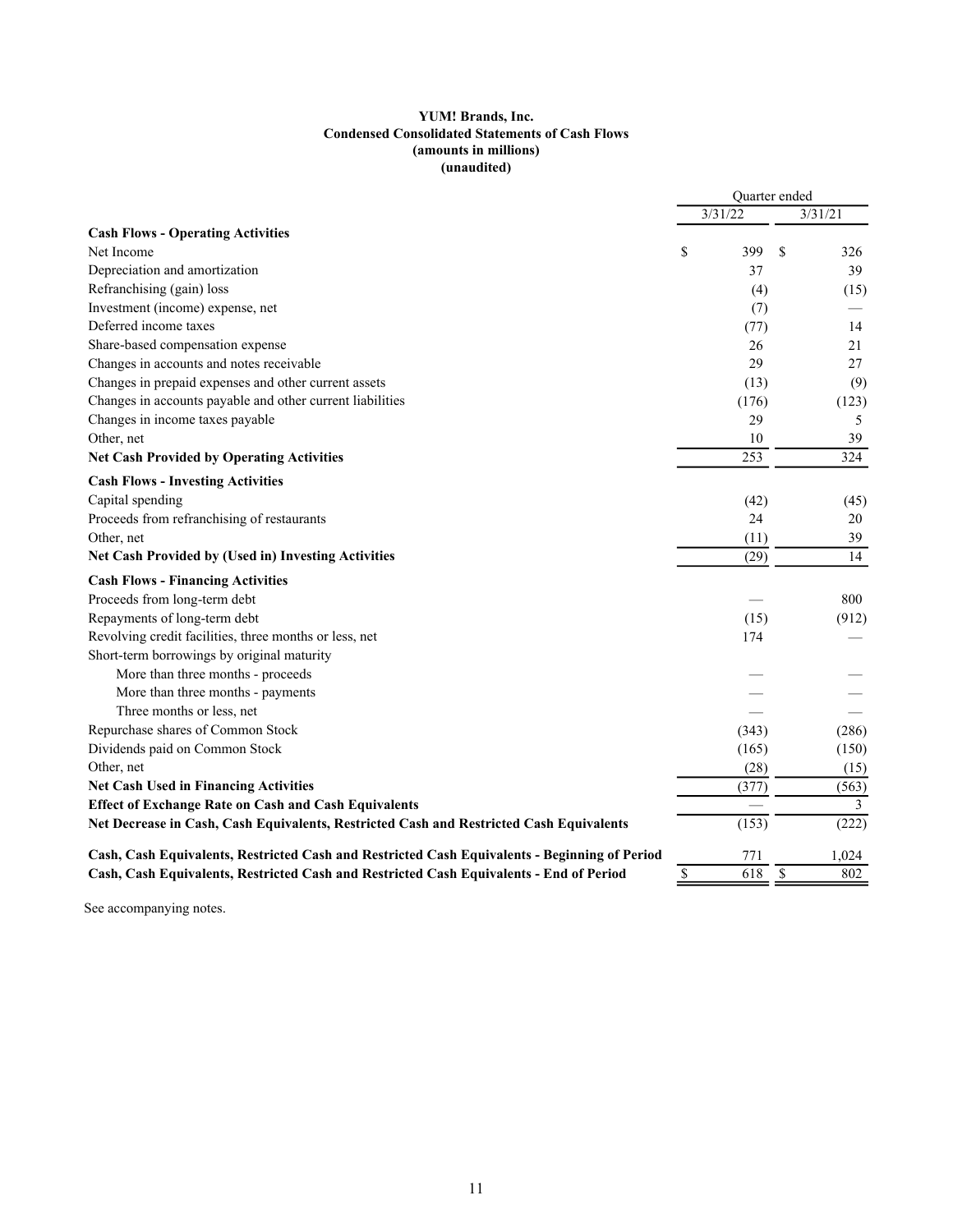#### **Reconciliation of Non-GAAP Measurements to GAAP Results (amounts in millions, except per share amounts) (unaudited)**

In addition to the results provided in accordance with Generally Accepted Accounting Principles in the United States of America ("GAAP"), the Company provides the following non-GAAP measurements.

- Diluted Earnings Per Share ("EPS") excluding Special Items (as defined below);
- Effective Tax Rate excluding Special Items;
- Core Operating Profit. Core Operating Profit excludes Special Items and foreign currency translation ("F/X") and we use Core Operating Profit for the purposes of evaluating performance internally;
- Company restaurant profit and Company restaurant margin as a percentage of sales (as defined below).

These non-GAAP measurements are not intended to replace the presentation of our financial results in accordance with GAAP. Rather, the Company believes that the presentation of these non-GAAP measurements provide additional information to investors to facilitate the comparison of past and present operations.

Special Items are not included in any of our Division segment results as the Company does not believe they are indicative of our ongoing operations due to their size and/or nature. Our chief operating decision maker does not consider the impact of Special Items when assessing segment performance. The Special Items are described in (a) - (d) in the accompanying notes.

Company restaurant profit is defined as Company sales less Company restaurant expenses, both of which appear on the face of our Condensed Consolidated Statements of Income. Company restaurant expenses include those expenses incurred directly by our Companyowned restaurants in generating Company sales, including cost of food and paper, cost of restaurant-level labor, rent, depreciation and amortization of restaurant-level assets and advertising expenses incurred by and on behalf of that Company restaurant. Company restaurant margin as a percentage of sales ("Company restaurant margin %") is defined as Company restaurant profit divided by Company sales. We use Company restaurant profit for the purposes of internally evaluating the performance of our Company-owned restaurants and we believe Company restaurant profit provides useful information to investors as to the profitability of our Company-owned restaurants. In calculating Company restaurant profit, the Company excludes revenues and expenses directly associated with our franchise operations as well as nonrestaurant-level costs included in General and administrative expenses, some of which may support Company-owned restaurant operations. The Company also excludes restaurant-level asset impairment and closures expenses, which have historically not been significant, from the determination of Company restaurant profit as such expenses are not believed to be indicative of ongoing operations. Company restaurant profit and Company restaurant margin % as presented may not be comparable to other similarly titled measures of other companies in the industry.

Certain non-GAAP measurements are presented excluding the impact of F/X. These amounts are derived by translating current year results at prior year average exchange rates. We believe the elimination of the F/X impact provides better year-to-year comparability without the distortion of foreign currency fluctuations.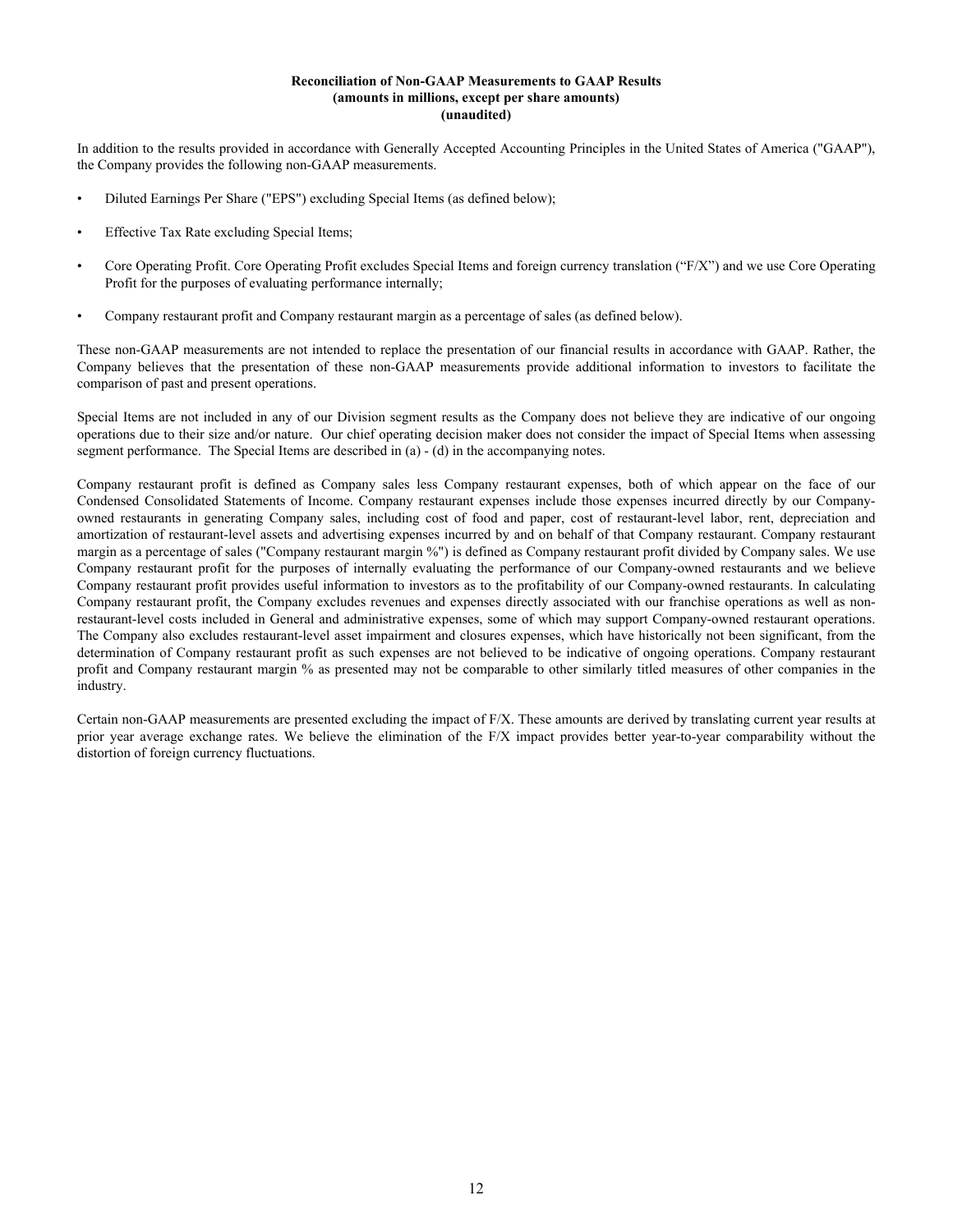|                                                                                         |    | Quarter ended |      |                |
|-----------------------------------------------------------------------------------------|----|---------------|------|----------------|
|                                                                                         |    | 3/31/22       |      | 3/31/21        |
| <b>Detail of Special Items</b>                                                          |    |               |      |                |
| Refranchising gain (loss) <sup>(a)</sup>                                                | \$ | 4             | \$   | 2              |
| Profits from operations in Russia <sup>(b)</sup>                                        |    | 7             |      |                |
| Other Special Items Income (Expense)                                                    |    | (1)           |      |                |
| Special Items Income (Expense) - Operating Profit                                       |    | 10            |      | $\overline{2}$ |
| Tax (Expense) Benefit on Special Items <sup>(c)</sup>                                   |    | (2)           |      | (1)            |
| Tax Benefit - Newly issued U.S. foreign tax credit regulations <sup>(d)</sup>           |    | 82            |      |                |
| Special Items Income (Expense), net of tax                                              | \$ | 90            | $\$$ | -1             |
| Average diluted shares outstanding                                                      |    | 294           |      | 305            |
| Special Items diluted EPS                                                               |    | 0.31          | \$   |                |
| <b>Reconciliation of GAAP Operating Profit to Core Operating Profit</b>                 |    |               |      |                |
|                                                                                         |    |               |      |                |
| Consolidated                                                                            |    |               |      |                |
| GAAP Operating Profit                                                                   | \$ | 509           | \$   | 543            |
| Special Items Income (Expense)                                                          |    | 10            |      | 2              |
| Foreign Currency Impact on Divisional Operating Profit                                  |    | (14)          |      | N/A            |
| Core Operating Profit                                                                   | \$ | 513           | \$   | 541            |
| <b>KFC Division</b>                                                                     |    |               |      |                |
| <b>GAAP</b> Operating Profit                                                            | \$ | 291           | \$   | 300            |
| Foreign Currency Impact on Divisional Operating Profit                                  |    | (12)          |      | N/A            |
| Core Operating Profit                                                                   | \$ | 303           | \$   | 300            |
|                                                                                         |    |               |      |                |
| <b>Taco Bell Division</b>                                                               |    |               |      |                |
| <b>GAAP</b> Operating Profit                                                            | \$ | 185           | \$   | 178            |
| Foreign Currency Impact on Divisional Operating Profit                                  |    |               |      | N/A            |
| Core Operating Profit                                                                   | S  | 185           | \$   | 178            |
|                                                                                         |    |               |      |                |
| Pizza Hut Division                                                                      |    |               |      |                |
| <b>GAAP</b> Operating Profit                                                            | \$ | 102           | \$   | 102            |
| Foreign Currency Impact on Divisional Operating Profit                                  |    | (2)           |      | N/A            |
| Core Operating Profit                                                                   | S  | 104           | \$   | 102            |
|                                                                                         |    |               |      |                |
| <b>Habit Burger Grill Division</b>                                                      |    |               |      |                |
| <b>GAAP</b> Operating Profit (Loss)                                                     | \$ | (8)           | \$   |                |
| Foreign Currency Impact on Divisional Operating Profit                                  |    |               |      | N/A            |
| Core Operating Profit (Loss)                                                            |    | (8)           | \$   |                |
| Reconciliation of Diluted EPS to Diluted EPS excluding Special Items                    |    |               |      |                |
| Diluted EPS                                                                             | \$ | 1.36          | \$   | 1.07           |
| Special Items Diluted EPS                                                               |    | 0.31          |      |                |
| Diluted EPS excluding Special Items                                                     | \$ | 1.05          | \$   | 1.07           |
| Reconciliation of GAAP Effective Tax Rate to Effective Tax Rate excluding Special Items |    |               |      |                |
| <b>GAAP</b> Effective Tax Rate                                                          |    | (0.2)%        |      | 20.2 %         |
| Impact on Tax Rate as a result of Special Items                                         |    | $(20.5)\%$    |      | $-$ %          |
| Effective Tax Rate excluding Special Items                                              |    | 20.3 %        |      | 20.2 %         |
|                                                                                         |    |               |      |                |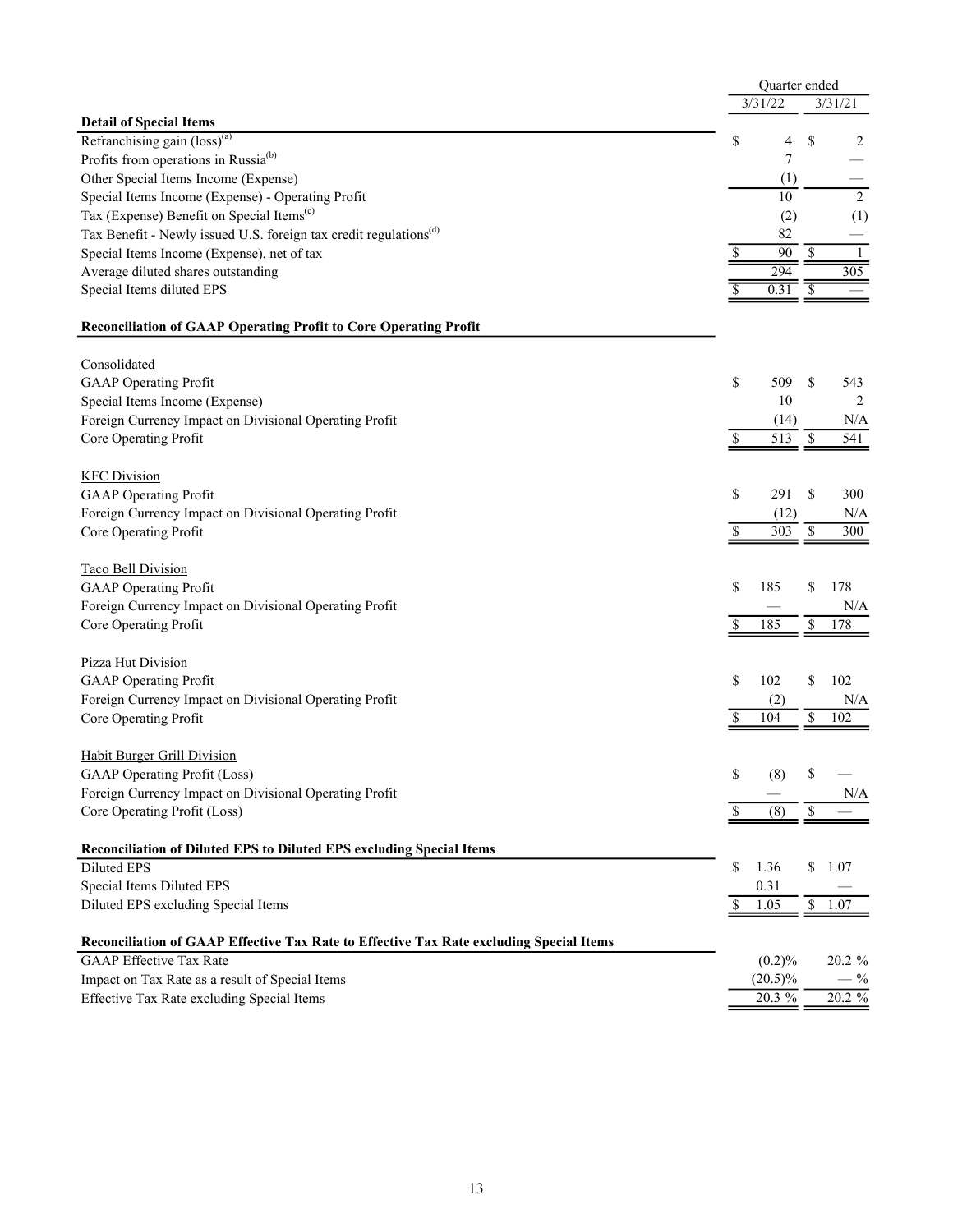# **Reconciliation of GAAP Operating Profit to Company Restaurant Profit**

|                                                               | Quarter ended 3/31/2022 |                        |    |                       |    |                       |    |                                          |    |                                 |              |          |
|---------------------------------------------------------------|-------------------------|------------------------|----|-----------------------|----|-----------------------|----|------------------------------------------|----|---------------------------------|--------------|----------|
|                                                               |                         | <b>KFC</b><br>Division |    | Taco Bell<br>Division |    | Pizza Hut<br>Division |    | Habit<br><b>Burger Grill</b><br>Division |    | Corporate<br>and<br>Unallocated | Consolidated |          |
| <b>GAAP</b> Operating Profit (Loss)                           | \$                      | 291                    | \$ | 185                   | \$ | 102                   | \$ | (8)                                      | \$ | $(61)$ \$                       |              | 509      |
| Less:                                                         |                         |                        |    |                       |    |                       |    |                                          |    |                                 |              |          |
| Franchise and property revenues                               |                         | 383                    |    | 179                   |    | 151                   |    |                                          |    |                                 |              | 714      |
| Franchise contributions for<br>advertising and other services |                         | 151                    |    | 124                   |    | 88                    |    |                                          |    |                                 |              | 363      |
| Add:                                                          |                         |                        |    |                       |    |                       |    |                                          |    |                                 |              |          |
| General and administrative expenses                           |                         | 84                     |    | 36                    |    | 50                    |    | 12                                       |    | 71                              |              | 253      |
| Franchise and property expenses                               |                         | 24                     |    | 6                     |    | 2                     |    |                                          |    |                                 |              | 32       |
| Franchise advertising and other<br>services expense           |                         | 151                    |    | 123                   |    | 87                    |    |                                          |    |                                 |              | 361      |
| Refranchising (gain) loss                                     |                         |                        |    |                       |    |                       |    |                                          |    | (4)                             |              | (4)      |
| Other (income) expense                                        |                         | $\overline{2}$         |    |                       |    | (2)                   |    |                                          |    | (6)                             |              | (6)      |
| Company restaurant profit                                     | \$                      | 18                     | \$ | 47                    | \$ |                       | \$ | 3                                        | \$ | $\hspace{0.05cm}$               | \$           | 68       |
| Company sales                                                 | \$                      | 126                    | \$ | 214                   | \$ | 5                     | \$ | 125                                      | \$ |                                 | S            | 470      |
| Company restaurant margin %                                   |                         | 14.1 %                 |    | 21.9 %                |    | (0.7)%                |    | $3.0 \%$                                 |    | N/A                             |              | 14.5 $%$ |

|                                                               | Quarter ended 3/31/2021 |                        |    |                       |    |                       |    |                                   |    |                                 |              |       |
|---------------------------------------------------------------|-------------------------|------------------------|----|-----------------------|----|-----------------------|----|-----------------------------------|----|---------------------------------|--------------|-------|
|                                                               |                         | <b>KFC</b><br>Division |    | Taco Bell<br>Division |    | Pizza Hut<br>Division |    | Habit<br>Burger Grill<br>Division |    | Corporate<br>and<br>Unallocated | Consolidated |       |
| <b>GAAP</b> Operating Profit (Loss)                           | \$                      | 300                    | \$ | 178                   | \$ | 102                   | \$ |                                   | \$ | $(37)$ \$                       |              | 543   |
| Less:                                                         |                         |                        |    |                       |    |                       |    |                                   |    |                                 |              |       |
| Franchise and property revenues                               |                         | 354                    |    | 162                   |    | 141                   |    |                                   |    |                                 |              | 658   |
| Franchise contributions for<br>advertising and other services |                         | 138                    |    | 118                   |    | 96                    |    |                                   |    |                                 |              | 352   |
| Add:                                                          |                         |                        |    |                       |    |                       |    |                                   |    |                                 |              |       |
| General and administrative expenses                           |                         | 73                     |    | 31                    |    | 40                    |    | 12                                |    | 50                              |              | 206   |
| Franchise and property expenses                               |                         | 14                     |    | 7                     |    | 2                     |    |                                   |    |                                 |              | 23    |
| Franchise advertising and other<br>services expense           |                         | 133                    |    | 116                   |    | 94                    |    |                                   |    |                                 |              | 343   |
| Refranchising (gain) loss                                     |                         |                        |    |                       |    |                       |    |                                   |    | (15)                            |              | (15)  |
| Other (income) expense                                        |                         | (6)                    |    | (2)                   |    |                       |    |                                   |    | 2                               |              | (6)   |
| Company restaurant profit                                     | \$                      | 22                     | \$ | 50                    | \$ |                       | \$ | 11                                | \$ |                                 | \$           | 84    |
| Company sales                                                 | \$                      | 133                    | \$ | 208                   | \$ | 14                    | \$ | 121                               | \$ |                                 | $\mathbf S$  | 476   |
| Company restaurant margin %                                   |                         | 16.6 %                 |    | 24.1 %                |    | $6.7 \%$              |    | 8.8 %                             |    | N/A                             |              | 17.6% |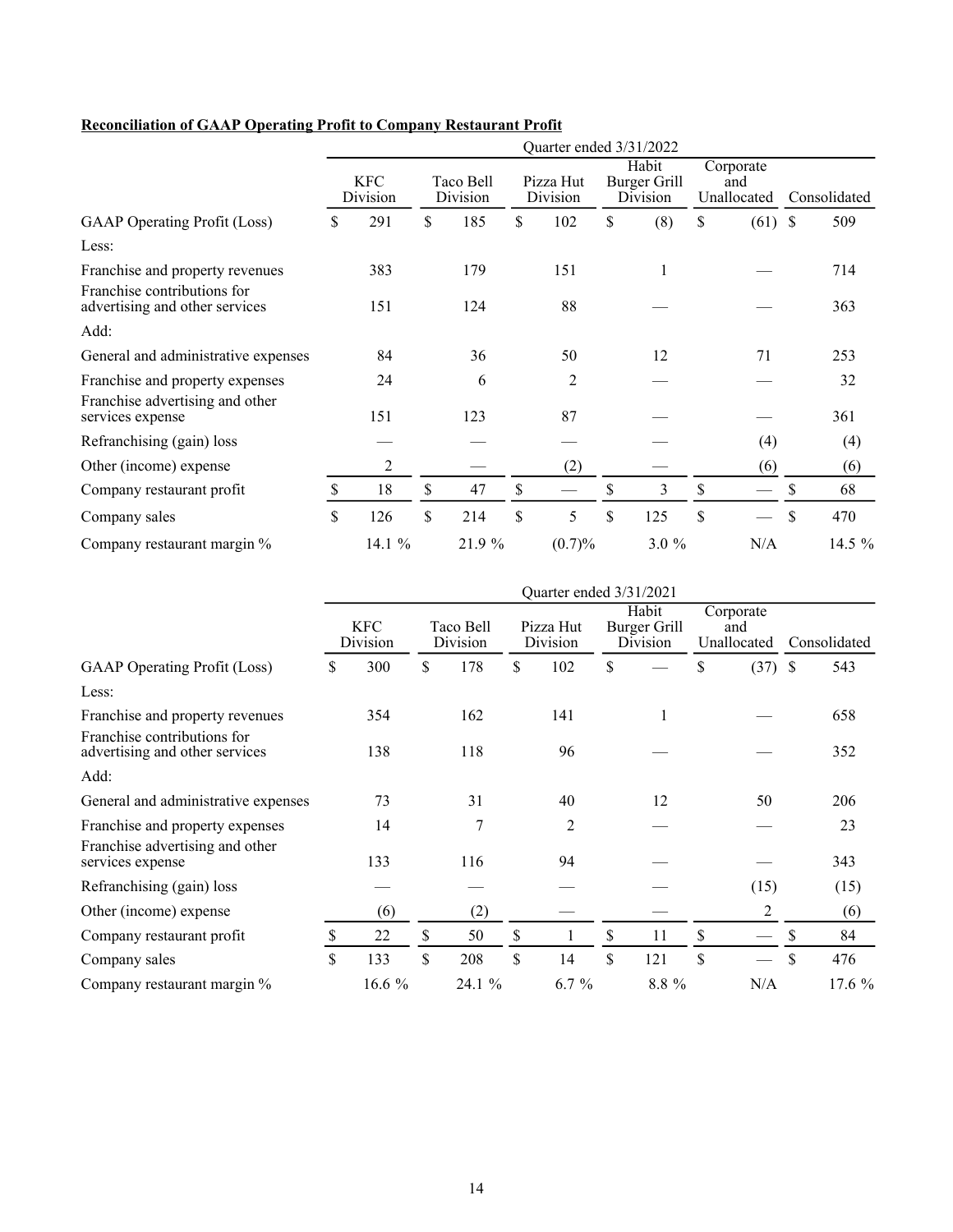## **YUM! Brands, Inc. Segment Results (amounts in millions) (unaudited)**

| Quarter Ended 3/31/2022                             | <b>KFC</b><br>Division |     | Taco Bell<br><b>Division</b> |     | Pizza Hut<br>Division |     | Habit<br>Burger Grill<br>Division |     | Corporate<br>and<br>Unallocated |      | Consolidated |       |
|-----------------------------------------------------|------------------------|-----|------------------------------|-----|-----------------------|-----|-----------------------------------|-----|---------------------------------|------|--------------|-------|
| Total revenues                                      |                        | 660 |                              | 517 |                       | 244 |                                   | 126 | <b>S</b>                        |      |              | 1,547 |
| Company restaurant expenses                         |                        | 108 |                              | 167 |                       |     |                                   | 122 |                                 |      |              | 402   |
| General and administrative expenses                 |                        | 84  |                              | 36  |                       | 50  |                                   | 12  |                                 | 71   |              | 253   |
| Franchise and property expenses                     |                        | 24  |                              | 6   |                       | C   |                                   |     |                                 |      |              | 32    |
| Franchise advertising and other<br>services expense |                        | 151 |                              | 123 |                       | 87  |                                   |     |                                 |      |              | 361   |
| Refranchising (gain) loss                           |                        |     |                              |     |                       |     |                                   |     |                                 | (4)  |              | (4)   |
| Other (income) expense                              |                        | 2   |                              |     |                       | (2) |                                   |     |                                 | (6)  |              | (6)   |
| Total costs and expenses, net                       |                        | 369 |                              | 332 |                       | 142 |                                   | 134 |                                 | 61   |              | 1,038 |
| <b>Operating Profit (Loss)</b>                      |                        | 291 |                              | 185 |                       | 102 |                                   | (8) |                                 | (61) |              | 509   |

| Quarter Ended 3/31/2021                                                                | <b>KFC</b><br>Division |           | Taco Bell<br>Division |           | Pizza Hut<br>Division |          | Habit<br><b>Burger Grill</b><br>Division |           | Corporate<br>and<br>Unallocated |      | Consolidated |            |
|----------------------------------------------------------------------------------------|------------------------|-----------|-----------------------|-----------|-----------------------|----------|------------------------------------------|-----------|---------------------------------|------|--------------|------------|
| Total revenues                                                                         |                        | 625       | 488                   |           |                       | 251      |                                          | 122       | S                               |      |              | 1,486      |
| Company restaurant expenses<br>General and administrative expenses                     |                        | 111<br>73 |                       | 158<br>31 |                       | 13<br>40 |                                          | 110<br>12 |                                 | 50   |              | 392<br>206 |
| Franchise and property expenses<br>Franchise advertising and other<br>services expense |                        | 14<br>133 |                       | 116       |                       | 2<br>94  |                                          |           |                                 |      |              | 23<br>343  |
| Refranchising (gain) loss                                                              |                        |           |                       |           |                       |          |                                          |           |                                 | (15) |              | (15)       |
| Other (income) expense                                                                 |                        | (6)       |                       | (2)       |                       |          |                                          |           |                                 | 2    |              | (6)        |
| Total costs and expenses, net                                                          |                        | 325       | 310                   |           |                       | 149      |                                          | 122       |                                 | 37   |              | 943        |
| <b>Operating Profit (Loss)</b>                                                         |                        | 300       |                       | 178       |                       | 102      |                                          |           |                                 | (37) |              | 543        |

The above tables reconcile segment information, which is based on management responsibility, with our Condensed Consolidated Summary of Results. Corporate and unallocated expenses comprise items that are not allocated to segments for performance reporting purposes.

The Corporate and Unallocated column in the above tables includes, among other amounts, all amounts that we have deemed Special Items. See Reconciliation of Non-GAAP Measurements to GAAP Results.